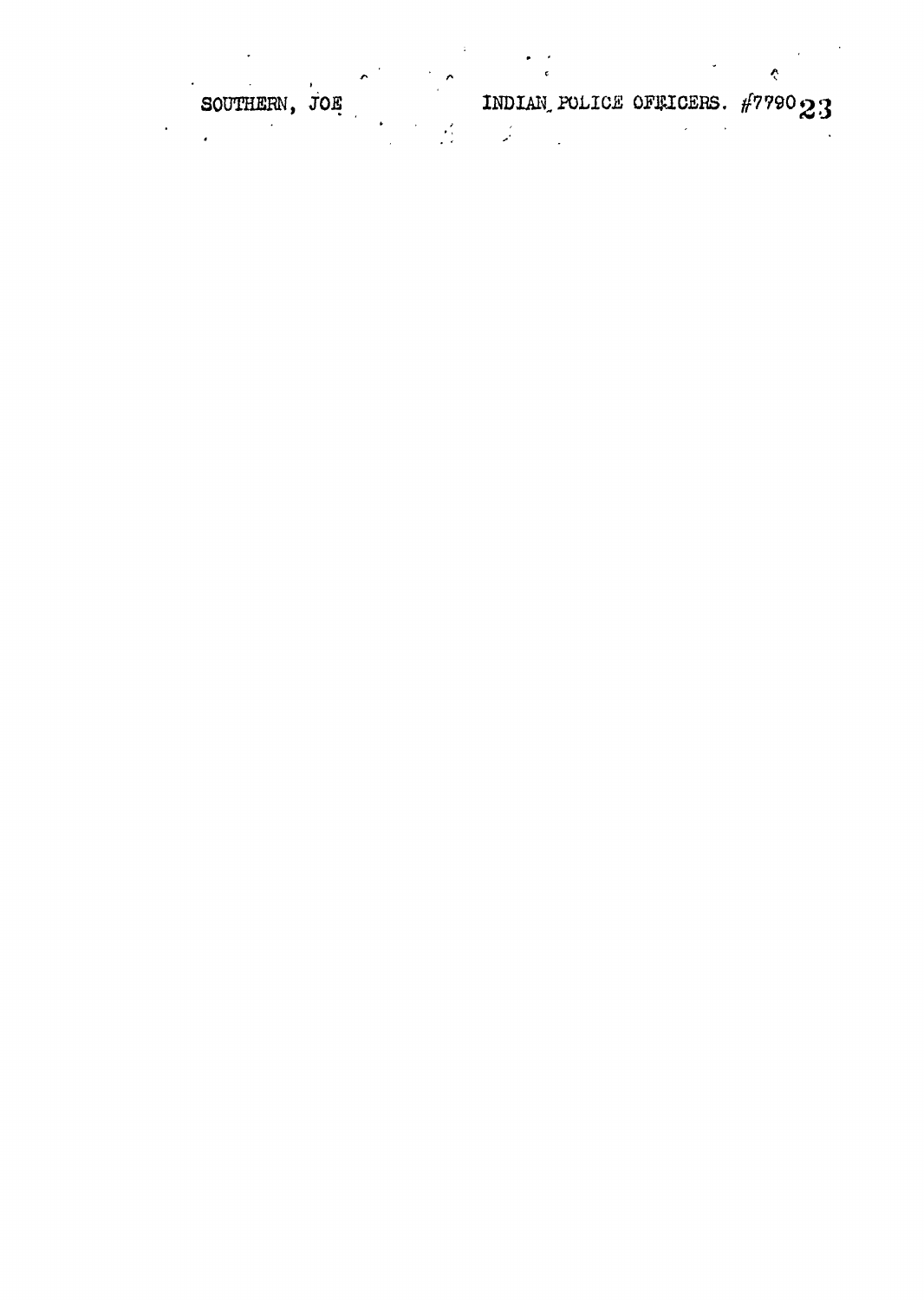SOUTHERN, JOE A MIDIAN CLICE OF LOLAS.

J.e Southern, interviewer. Cotober 12, 1.5%.

This is a brief write-up of thited otate. In han rolice and buited states mershalsor the southerstern . auistrict wit witted unates Co distiners Court is ated  $3.5.531$ 

779C

I after the chiped blates Condissioners Sourt Des established i facto is now chlahoma, 'Sam B. Scratch, a sawmill mar and a lumper Mealer, mill a two story frame an ding to be leased to the laite. She les Government, to be used. a ci rt-Louse.

a srich jail was suit 40x80 feet, two stories him ald with three apartments on the pround floor; one apartment was for the juiler and the guirds; one, for white prisoners, and the third for colored lise.ers.

We uper story all business for somen; one for colored wolle , one or white women a. two rest rooms.

The court pouse was surfed in 1903 out this jail served to hold prisoters until 1918 when the present court house and jail were puilt by atoka County.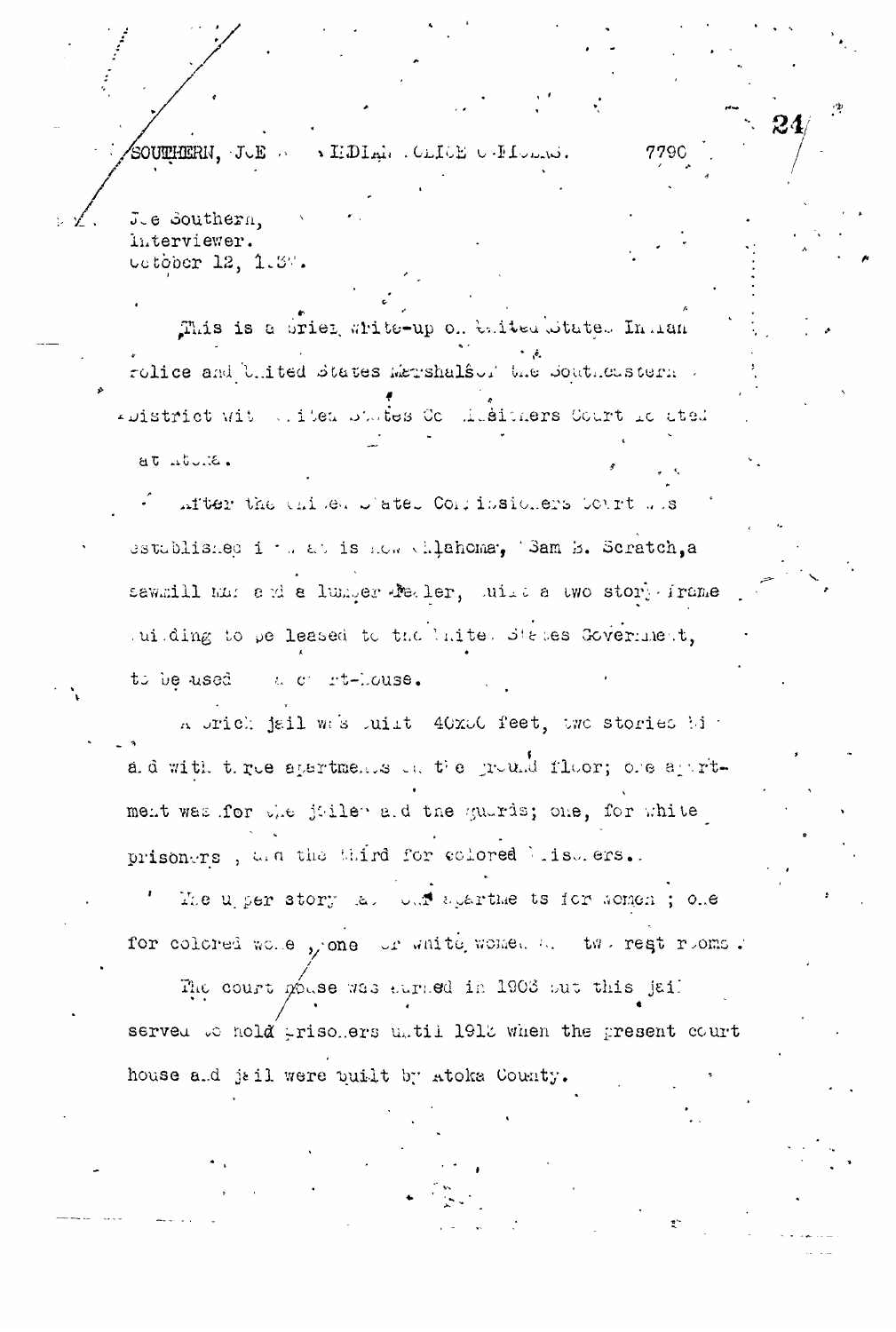25 INDIE. POLICE OFFICERS. SOUTHERN. JOE. 7790 The following are the hames of Indian rolice and United States Marshals who brought in prisoners for this court and also the jail-list of United States . ikrshels. ... Milgore, United States Larshal, Deceased. Charles Faudred, United States Marshal, Deceased. Jimie Lee, United States Marshal, Deceased. Charles LeFlore, United States Larshal and Indian Police- $\mathbf{r} = \mathbf{r}$ Joe lard thind States Marghal and Indian relice, living one mile west of ii. stone ിക് Edmini Milson, I div. /olice, Deceased. J. I. Vork, United  $\beta$ tates Marshe, Decease.. .ill Colbert, United States Marshal, Deceased. John Surrell, Ulited States Mirstel, Deceased. Bill |ittle, Anited States Marshal; Deceased. Frank Ford, Unitla States Marshal, Deceased. A. M. Chit/wood, inited btates harshal, living one and/half miles notth of Lane, Oklahoma. John Momurtry, Jailer, Deceased.